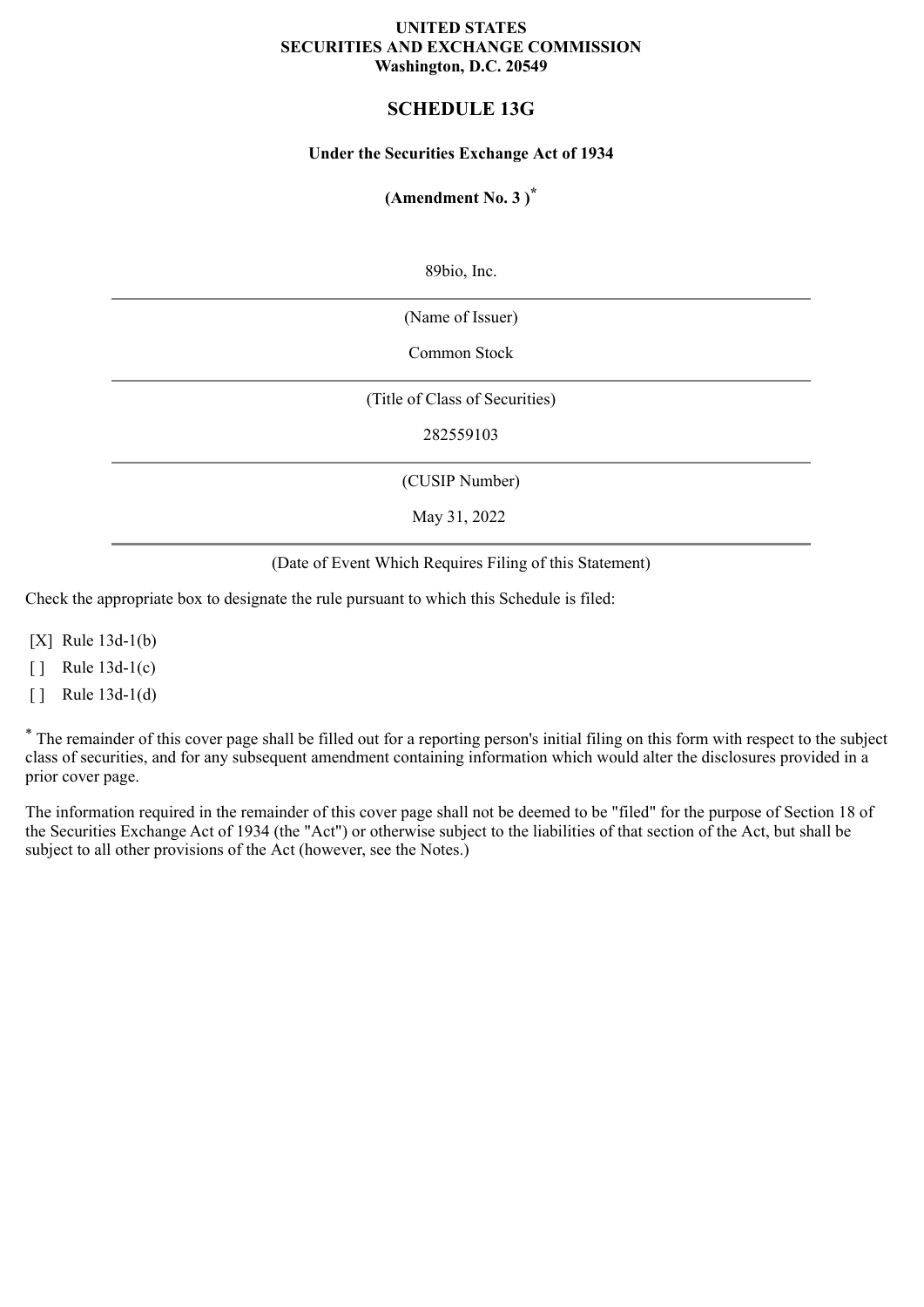CUSIP No. 282559103

| 1.                                                                                                                  | NAMES OF REPORTING PERSONS                                       |                                                              |                  |  |  |  |
|---------------------------------------------------------------------------------------------------------------------|------------------------------------------------------------------|--------------------------------------------------------------|------------------|--|--|--|
|                                                                                                                     | Wellington Management Group LLP                                  |                                                              |                  |  |  |  |
| 2.                                                                                                                  | CHECK THE APPROPRIATE BOX IF A MEMBER OF A GROUP                 |                                                              |                  |  |  |  |
|                                                                                                                     | $(a)$ []<br>$(b)$ []                                             |                                                              |                  |  |  |  |
| 3.                                                                                                                  | <b>SEC USE ONLY</b>                                              |                                                              |                  |  |  |  |
| $\overline{4}$ .                                                                                                    | CITIZENSHIP OR PLACE OF ORGANIZATION                             |                                                              |                  |  |  |  |
| <b>NUMBER OF</b><br><b>SHARES</b><br><b>BENEFICIALLY</b><br><b>OWNED BY EACH</b><br><b>REPORTING</b><br>PERSON WITH | Massachusetts                                                    |                                                              |                  |  |  |  |
|                                                                                                                     |                                                                  | 5. SOLE VOTING POWER                                         | $\boldsymbol{0}$ |  |  |  |
|                                                                                                                     |                                                                  | <b>6. SHARED VOTING POWER</b>                                | $\boldsymbol{0}$ |  |  |  |
|                                                                                                                     |                                                                  | 7. SOLE DISPOSITIVE POWER                                    | $\boldsymbol{0}$ |  |  |  |
|                                                                                                                     |                                                                  | 8. SHARED DISPOSITIVE POWER                                  | $\mathbf{0}$     |  |  |  |
| 9.                                                                                                                  |                                                                  | AGGREGATE AMOUNT BENEFICIALLY OWNED BY EACH REPORTING PERSON |                  |  |  |  |
| 10.                                                                                                                 | $\boldsymbol{0}$                                                 |                                                              |                  |  |  |  |
|                                                                                                                     | CHECK IF THE AGGREGATE AMOUNT IN ROW (9) EXCLUDES CERTAIN SHARES |                                                              |                  |  |  |  |
|                                                                                                                     | $\left[ \ \right]$                                               |                                                              |                  |  |  |  |
| 11.                                                                                                                 | PERCENT OF CLASS REPRESENTED BY AMOUNT IN ROW (9)                |                                                              |                  |  |  |  |
|                                                                                                                     | $0.00\%$                                                         |                                                              |                  |  |  |  |
| 12.                                                                                                                 | TYPE OF REPORTING PERSON                                         |                                                              |                  |  |  |  |
|                                                                                                                     | HC                                                               |                                                              |                  |  |  |  |
|                                                                                                                     |                                                                  |                                                              |                  |  |  |  |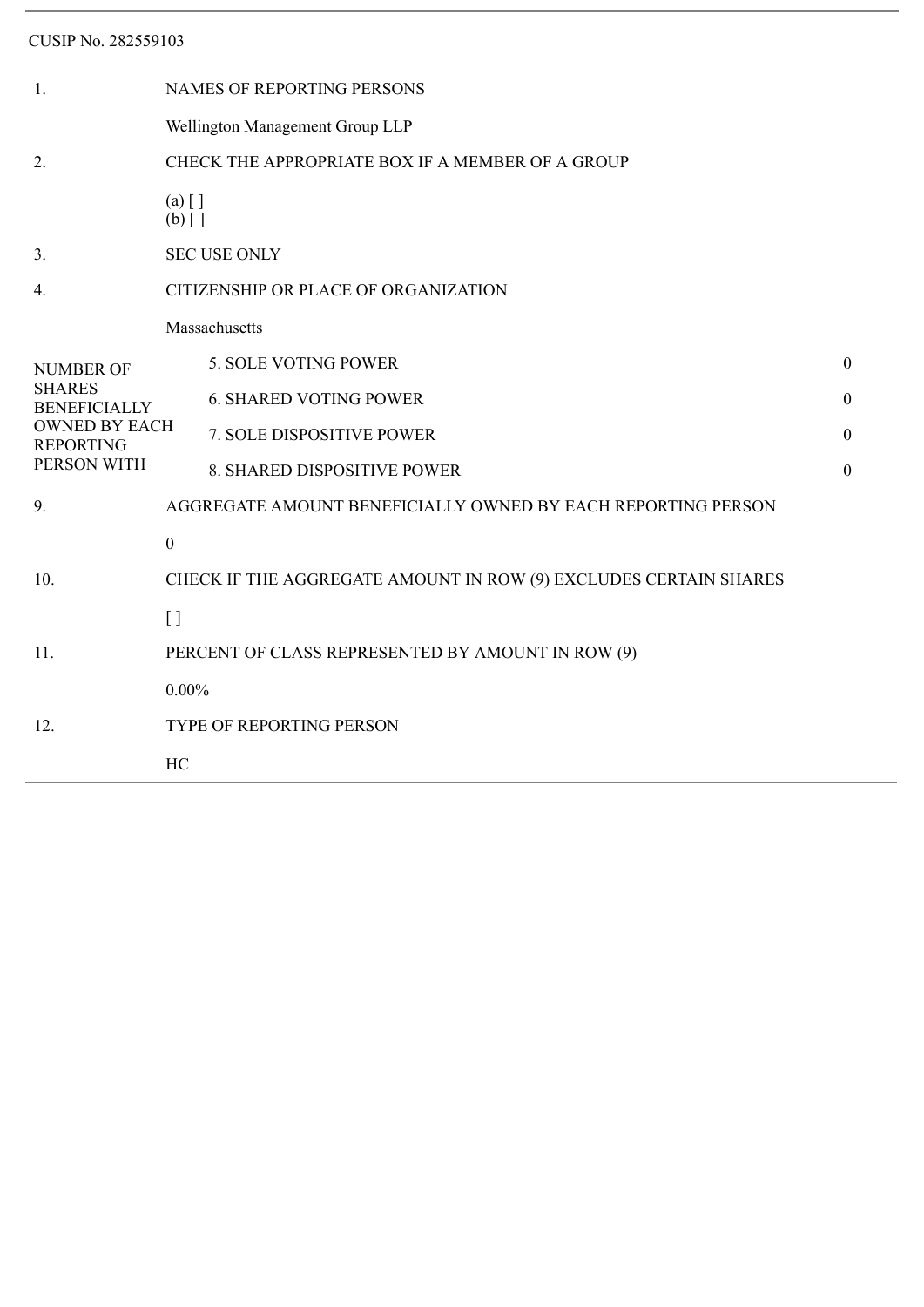CUSIP No. 282559103

| 1.                                                                                                                  | <b>NAMES OF REPORTING PERSONS</b>                                |                                                              |                  |  |  |  |
|---------------------------------------------------------------------------------------------------------------------|------------------------------------------------------------------|--------------------------------------------------------------|------------------|--|--|--|
|                                                                                                                     | Wellington Group Holdings LLP                                    |                                                              |                  |  |  |  |
| 2.                                                                                                                  | CHECK THE APPROPRIATE BOX IF A MEMBER OF A GROUP                 |                                                              |                  |  |  |  |
|                                                                                                                     | $(a)$ []<br>$(b)$ []                                             |                                                              |                  |  |  |  |
| 3.                                                                                                                  | <b>SEC USE ONLY</b>                                              |                                                              |                  |  |  |  |
| 4.                                                                                                                  | CITIZENSHIP OR PLACE OF ORGANIZATION                             |                                                              |                  |  |  |  |
| <b>NUMBER OF</b><br><b>SHARES</b><br><b>BENEFICIALLY</b><br><b>OWNED BY EACH</b><br><b>REPORTING</b><br>PERSON WITH | Delaware                                                         |                                                              |                  |  |  |  |
|                                                                                                                     |                                                                  | 5. SOLE VOTING POWER                                         | $\mathbf{0}$     |  |  |  |
|                                                                                                                     |                                                                  | <b>6. SHARED VOTING POWER</b>                                | $\boldsymbol{0}$ |  |  |  |
|                                                                                                                     |                                                                  | 7. SOLE DISPOSITIVE POWER                                    | $\boldsymbol{0}$ |  |  |  |
|                                                                                                                     |                                                                  | 8. SHARED DISPOSITIVE POWER                                  | $\boldsymbol{0}$ |  |  |  |
| 9.                                                                                                                  |                                                                  | AGGREGATE AMOUNT BENEFICIALLY OWNED BY EACH REPORTING PERSON |                  |  |  |  |
| 10.                                                                                                                 | $\boldsymbol{0}$                                                 |                                                              |                  |  |  |  |
|                                                                                                                     | CHECK IF THE AGGREGATE AMOUNT IN ROW (9) EXCLUDES CERTAIN SHARES |                                                              |                  |  |  |  |
|                                                                                                                     | $\left[ \ \right]$                                               |                                                              |                  |  |  |  |
| 11.                                                                                                                 | PERCENT OF CLASS REPRESENTED BY AMOUNT IN ROW (9)                |                                                              |                  |  |  |  |
| 12.                                                                                                                 | $0.00\%$                                                         |                                                              |                  |  |  |  |
|                                                                                                                     | <b>TYPE OF REPORTING PERSON</b>                                  |                                                              |                  |  |  |  |
|                                                                                                                     | HC                                                               |                                                              |                  |  |  |  |
|                                                                                                                     |                                                                  |                                                              |                  |  |  |  |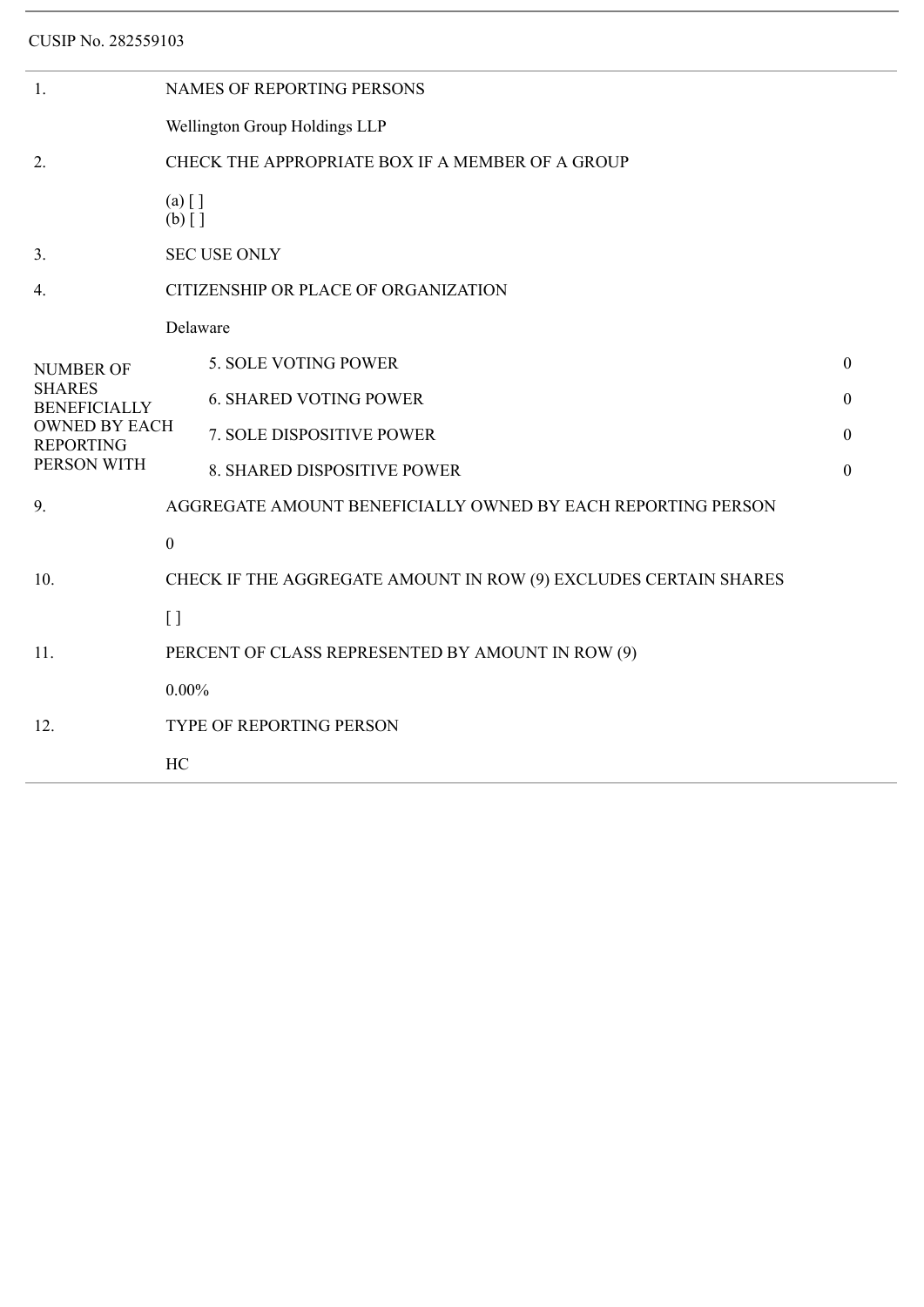CUSIP No. 282559103

| 1.                                                                                                                  | NAMES OF REPORTING PERSONS                                       |                                                              |                  |  |  |  |
|---------------------------------------------------------------------------------------------------------------------|------------------------------------------------------------------|--------------------------------------------------------------|------------------|--|--|--|
|                                                                                                                     | Wellington Investment Advisors Holdings LLP                      |                                                              |                  |  |  |  |
| 2.                                                                                                                  | CHECK THE APPROPRIATE BOX IF A MEMBER OF A GROUP                 |                                                              |                  |  |  |  |
|                                                                                                                     | $(a)$ []<br>$(b)$ []                                             |                                                              |                  |  |  |  |
| 3 <sub>1</sub>                                                                                                      | <b>SEC USE ONLY</b>                                              |                                                              |                  |  |  |  |
| 4.                                                                                                                  | CITIZENSHIP OR PLACE OF ORGANIZATION                             |                                                              |                  |  |  |  |
| <b>NUMBER OF</b><br><b>SHARES</b><br><b>BENEFICIALLY</b><br><b>OWNED BY EACH</b><br><b>REPORTING</b><br>PERSON WITH | Delaware                                                         |                                                              |                  |  |  |  |
|                                                                                                                     |                                                                  | 5. SOLE VOTING POWER                                         | $\mathbf{0}$     |  |  |  |
|                                                                                                                     |                                                                  | <b>6. SHARED VOTING POWER</b>                                | $\boldsymbol{0}$ |  |  |  |
|                                                                                                                     |                                                                  | 7. SOLE DISPOSITIVE POWER                                    | $\mathbf{0}$     |  |  |  |
|                                                                                                                     |                                                                  | 8. SHARED DISPOSITIVE POWER                                  | $\mathbf{0}$     |  |  |  |
| 9.                                                                                                                  |                                                                  | AGGREGATE AMOUNT BENEFICIALLY OWNED BY EACH REPORTING PERSON |                  |  |  |  |
| 10.                                                                                                                 | $\boldsymbol{0}$                                                 |                                                              |                  |  |  |  |
|                                                                                                                     | CHECK IF THE AGGREGATE AMOUNT IN ROW (9) EXCLUDES CERTAIN SHARES |                                                              |                  |  |  |  |
|                                                                                                                     | $[ \ ]$                                                          |                                                              |                  |  |  |  |
| 11.                                                                                                                 | PERCENT OF CLASS REPRESENTED BY AMOUNT IN ROW (9)                |                                                              |                  |  |  |  |
|                                                                                                                     | $0.00\%$                                                         |                                                              |                  |  |  |  |
| 12.                                                                                                                 | TYPE OF REPORTING PERSON                                         |                                                              |                  |  |  |  |
|                                                                                                                     | HC                                                               |                                                              |                  |  |  |  |
|                                                                                                                     |                                                                  |                                                              |                  |  |  |  |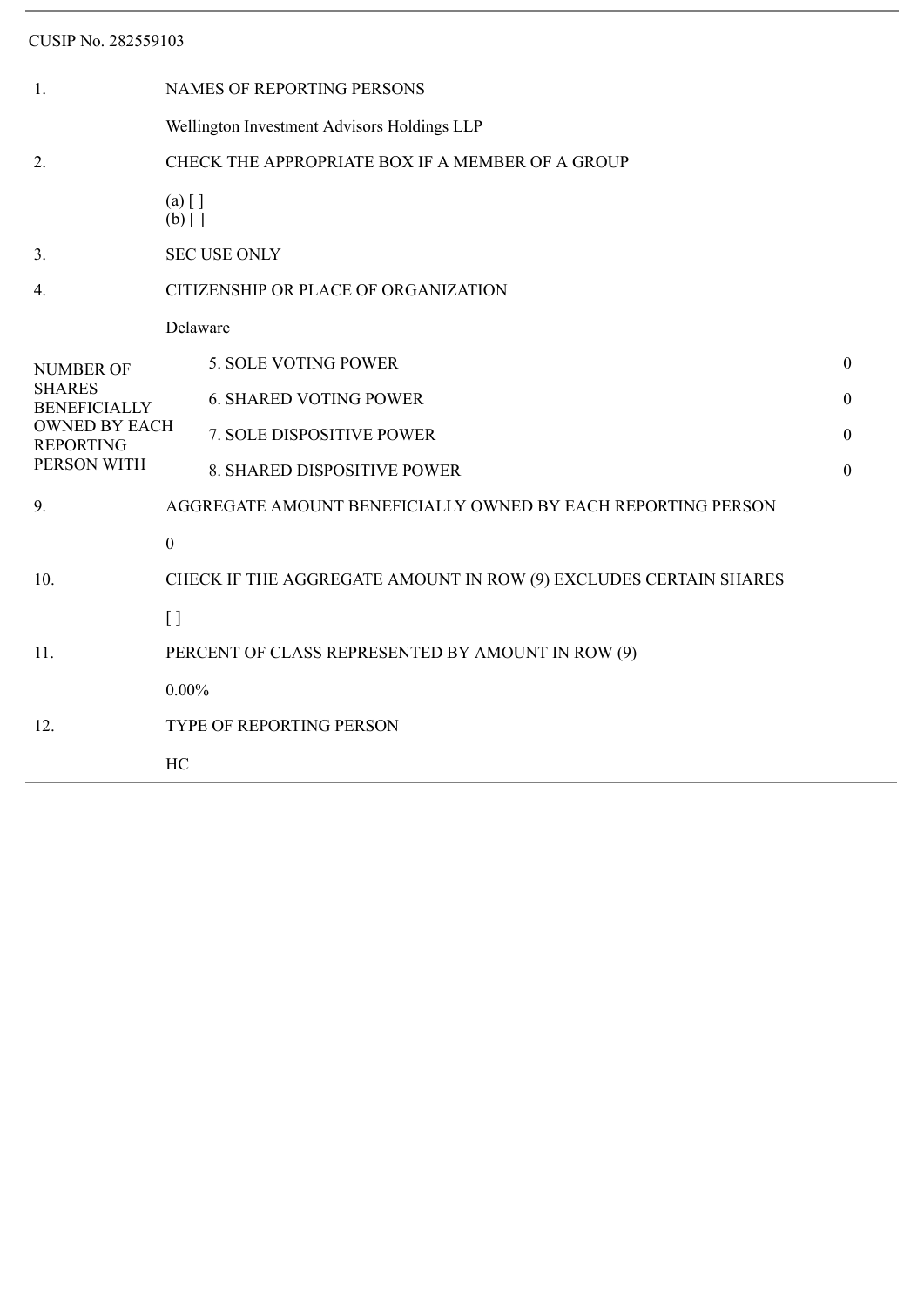### **Item 1.**

- **(a) Name of Issuer** 89bio, Inc.
- **(b) Address of Issuer's Principal Executive Offices** 142 Sansome Street Second Floor San Francisco, CA 94104

### **Item 2.**

#### **(a) Name of Person Filing**

- Wellington Management Group LLP Wellington Group Holdings LLP Wellington Investment Advisors Holdings LLP
- **(b) Address of Principal Business Office or, if None, Residence** c/o Wellington Management Company LLP 280 Congress Street Boston, MA 02210
- **(c) Citizenship** Wellington Management Group LLP - Massachusetts Wellington Group Holdings LLP - Delaware Wellington Investment Advisors Holdings LLP - Delaware
- **(d) Title of Class of Securities** Common Stock
- **(e) CUSIP Number** 282559103

### **Item 3. If This Statement is Filed Pursuant to Rule 13d-1(b), or 13d-2(b) or (c), Check Whether the Person Filing is a:**

- (a) [ ] Broker or dealer registered under Section 15 of the Act (15 U.S.C. 78o).
- (b)  $\begin{bmatrix} \end{bmatrix}$  Bank as defined in Section 3(a)(6) of the Act (15 U.S.C. 78c).
- (c)  $\lceil \cdot \rceil$  Insurance Company as defined in Section 3(a)(19) of the Act (15 U.S.C. 78c).
- (d) [ ] Investment Company registered under Section 8 of the Investment Company Act of 1940 (15 U.S.C. 80a-8).
- (e)  $\lceil \cdot \rceil$  An investment adviser in accordance with Rule 240.13d-1(b)(1)(ii)(E);
- (f)  $\lceil \cdot \rceil$  An employee benefit plan or endowment fund in accordance with Rule 240.13d-1(b)(1)(ii)(F);
- (g) [X] A parent holding company or control person in accordance with Rule 240.13d-1(b)(1)(ii)(G);
- (h) [ ] A savings association as defined in Section 3(b) of the Federal Deposit Insurance Act (12 U.S.C. 1813);
- (i)  $\lceil \cdot \rceil$  A church plan that is excluded from the definition of an investment company under Section 3(c)(14) of the Investment Company Act of 1940 (15 U.S.C. 80a-3);
- (i)  $\lceil \cdot \rceil$  Group, in accordance with Rule 240.13d-1(b)(1)(ii)(J).

If this statement is filed pursuant to Rule 13d-1(c), check this box  $\lceil \cdot \rceil$ 

### **Item 4. Ownership.**

Provide the following information regarding the aggregate number and percentage of the class of securities of the issuer identified in Item 1.

(a) Amount Beneficially Owned:

See the responses to Item 9 on the attached cover pages.

(b) Percent of Class:

See the responses to Item 11 on the attached cover pages.

- (c) Number of shares as to which such person has:
	- (i) sole power to vote or to direct the vote  $0$
	- (ii) shared power to vote or to direct the vote See the responses to Item 6 on the attached cover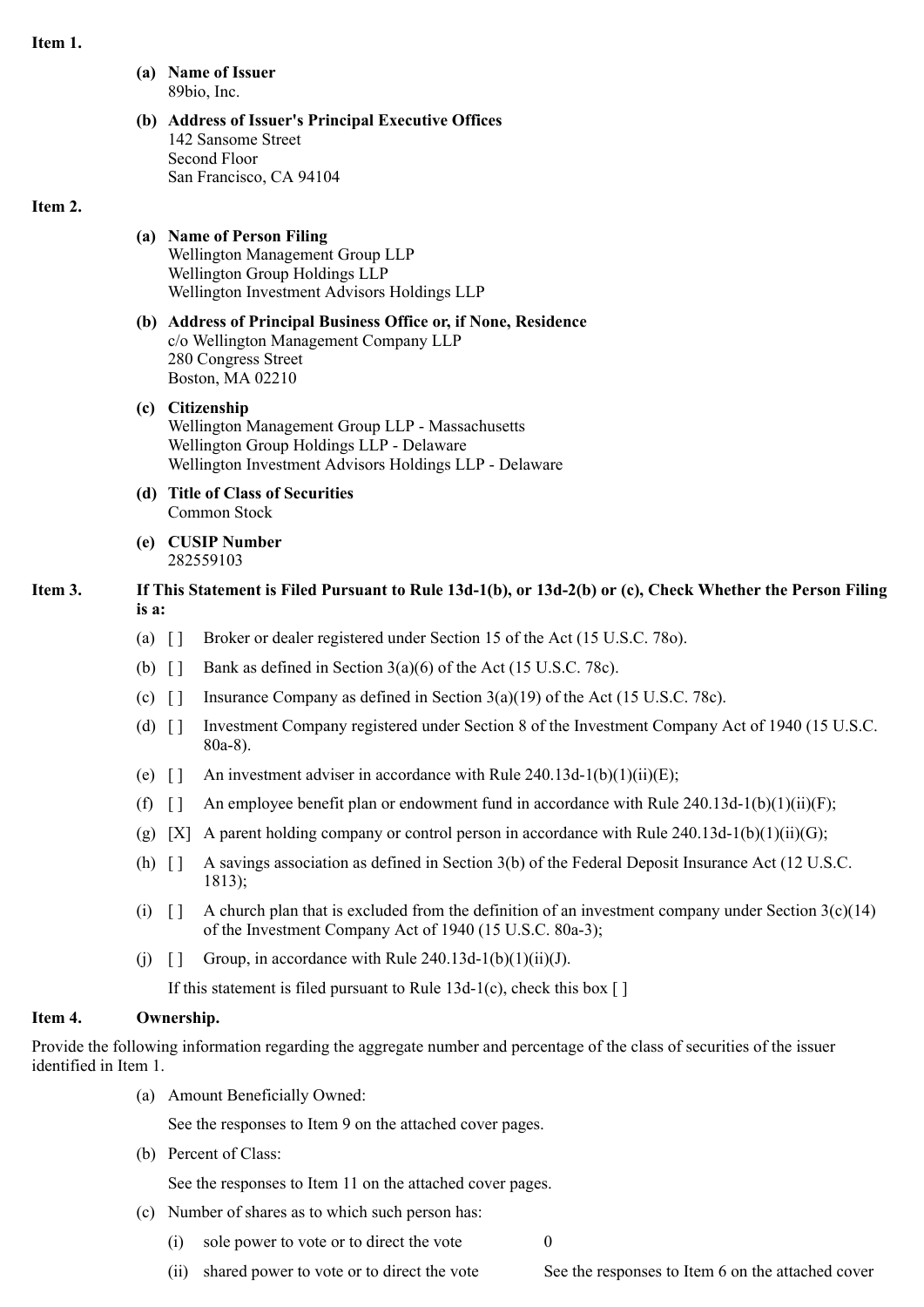pages.

- (iii) sole power to dispose or to direct the disposition  $\sigma$
- $(iv)$  shared power to dispose or to direct the disposition of

See the responses to Item 8 on the attached cover pages.

### **Item 5. Ownership of Five Percent or Less of Class.**

If this statement is being filed to report the fact that as of the date hereof the reporting person has ceased to be the beneficial owner of more than five percent of the class of securities, check the following: [X]

### **Item 6. Ownership of More than Five Percent on Behalf of Another Person.**

The securities as to which this Schedule is filed are owned of record by clients of one or more investment advisers identified in Exhibit A directly or indirectly owned by Wellington Management Group LLP. Those clients have the right to receive, or the power to direct the receipt of, dividends from, or the proceeds from the sale of, such securities. No such client is known to have such right or power with respect to more than five percent of this class of securities, except as follows:

Not Applicable.

### **Item 7. Identification and Classification of the Subsidiary Which Acquired the Security Being Reported on by the Parent Holding Company.**

See attached Exhibit A.

#### **Item 8. Identification and Classification of Members of the Group.**

Not Applicable.

**Item 9. Notice of Dissolution of Group.**

Not Applicable.

### **Item 10. Certification.**

By signing below I certify that, to the best of my knowledge and belief, the securities referred to above were acquired and are held in the ordinary course of business and were not acquired and are not held for the purpose of or with the effect of changing or influencing the control of the issuer of the securities and were not acquired and are not held in connection with or as a participant in any transaction having that purpose or effect.

#### **SIGNATURE**

After reasonable inquiry and to the best of my knowledge and belief, I certify that the information set forth in this statement is true, complete and correct.

> By: Wellington Management Group LLP By: /s/ Taisia Lowe Name: Taisia Lowe Title: Regulatory Analyst Date: June 10, 2022

By: Wellington Group Holdings LLP By: /s/ Taisia Lowe Name: Taisia Lowe Title: Regulatory Analyst Date: June 10, 2022

By: Wellington Investment Advisors Holdings LLP By: /s/ Taisia Lowe Name: Taisia Lowe Title: Regulatory Analyst Date: June 10, 2022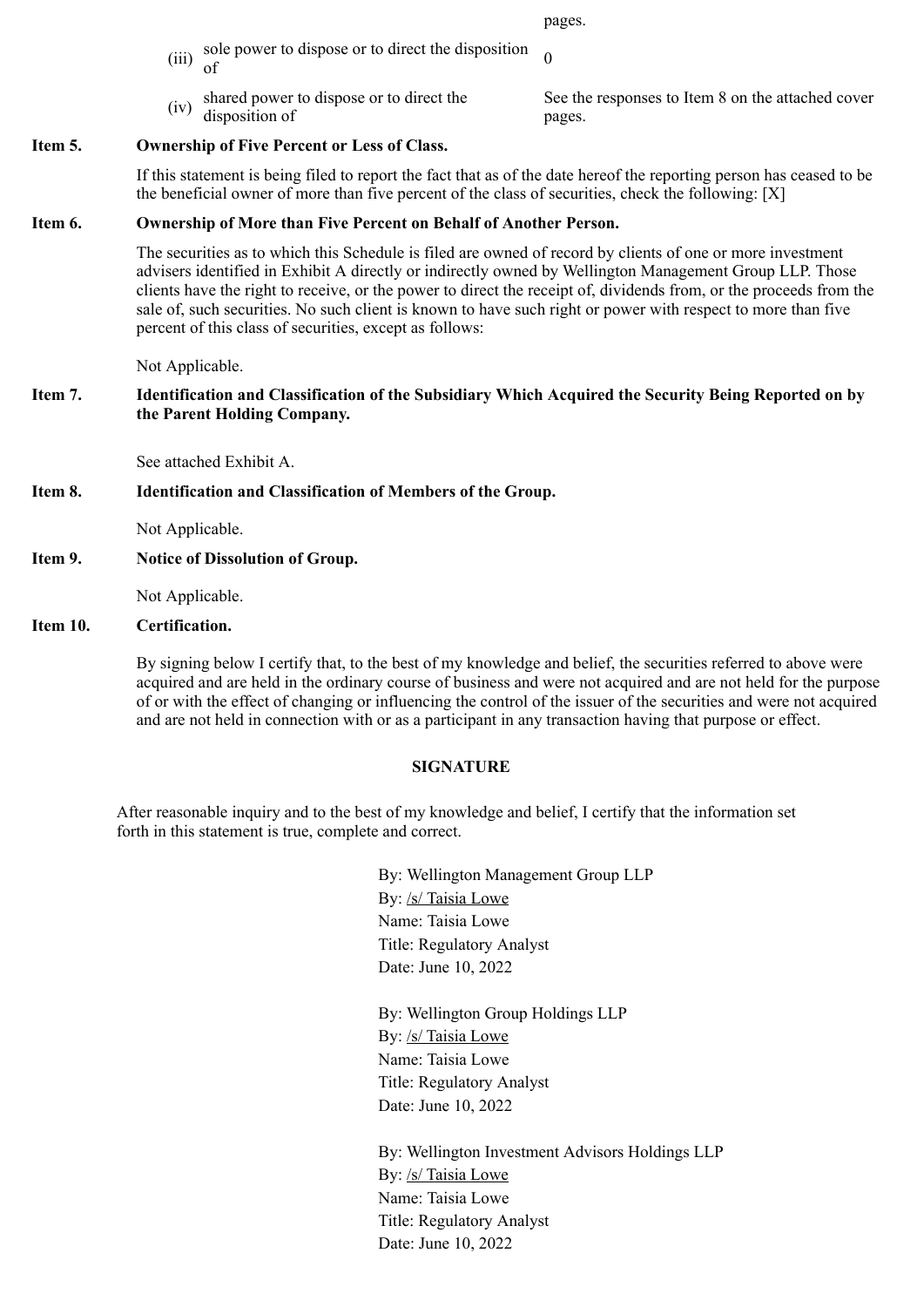### **Exhibit A**

Pursuant to the instructions in Item 7 of Schedule 13G, the following lists the identity and Item 3 classification of each relevant entity that beneficially owns shares of the security class being reported on this Schedule 13G.

Wellington Group Holdings LLP – HC Wellington Investment Advisors LLP – HC Wellington Management Global Holdings, Ltd. - HC

One or more of the following investment advisers (the "Wellington Investment Advisers"):

Wellington Management Company LLP – IA Wellington Management Canada LLC – IA Wellington Management Singapore Pte Ltd – IA Wellington Management Hong Kong Ltd – IA Wellington Management International Ltd – IA Wellington Management Japan Pte Ltd – IA Wellington Management Australia Pty Ltd - IA

The securities as to which this Schedule is filed by Wellington Management Group LLP, as parent holding company of certain holding companies and the Wellington Investment Advisers, are owned of record by clients of the Wellington Investment Advisers. Wellington Investment Advisors Holdings LLP controls directly, or indirectly through Wellington Management Global Holdings, Ltd., the Wellington Investment Advisers. Wellington Investment Advisors Holdings LLP is owned by Wellington Group Holdings LLP. Wellington Group Holdings LLP is owned by Wellington Management Group LLP.

### **EXHIBIT B**

#### **JOINT FILING AGREEMENT**

The undersigned hereby agree that this Schedule 13G (the "Schedule 13G") with respect to the common stock of 89bio, Inc. is, and any additional amendment thereto signed by each of the undersigned shall be, filed on behalf of each undersigned pursuant to and in accordance with the provisions of 13d-1(k) under the Securities Exchange Act of 1934, as amended, and that all subsequent amendments to the Schedule 13G shall be filed on behalf of each of the undersigned without the necessity of filing additional joint filing agreements. The undersigned acknowledge that each shall be responsible for the timely filing of such amendments, and for the completeness and accuracy of the information concerning it contained therein, but shall not be responsible for the completeness and accuracy of the information concerning the other, except to the extent that it knows or has reason to believe that such information is inaccurate. It is understood and agreed that the joint filing of the Schedule 13G shall not be construed as an admission that the persons named herein constitute a group for purposes of Regulation 13D-G of the Securities Exchange Act of 1934, nor is a joint venture for purposes of the Investment Company Act of 1940.

> By: Wellington Management Group LLP By: /s/ Taisia Lowe Name: Taisia Lowe Title: Regulatory Analyst Date: June 10, 2022

By: Wellington Group Holdings LLP By: /s/ Taisia Lowe Name: Taisia Lowe Title: Regulatory Analyst Date: June 10, 2022